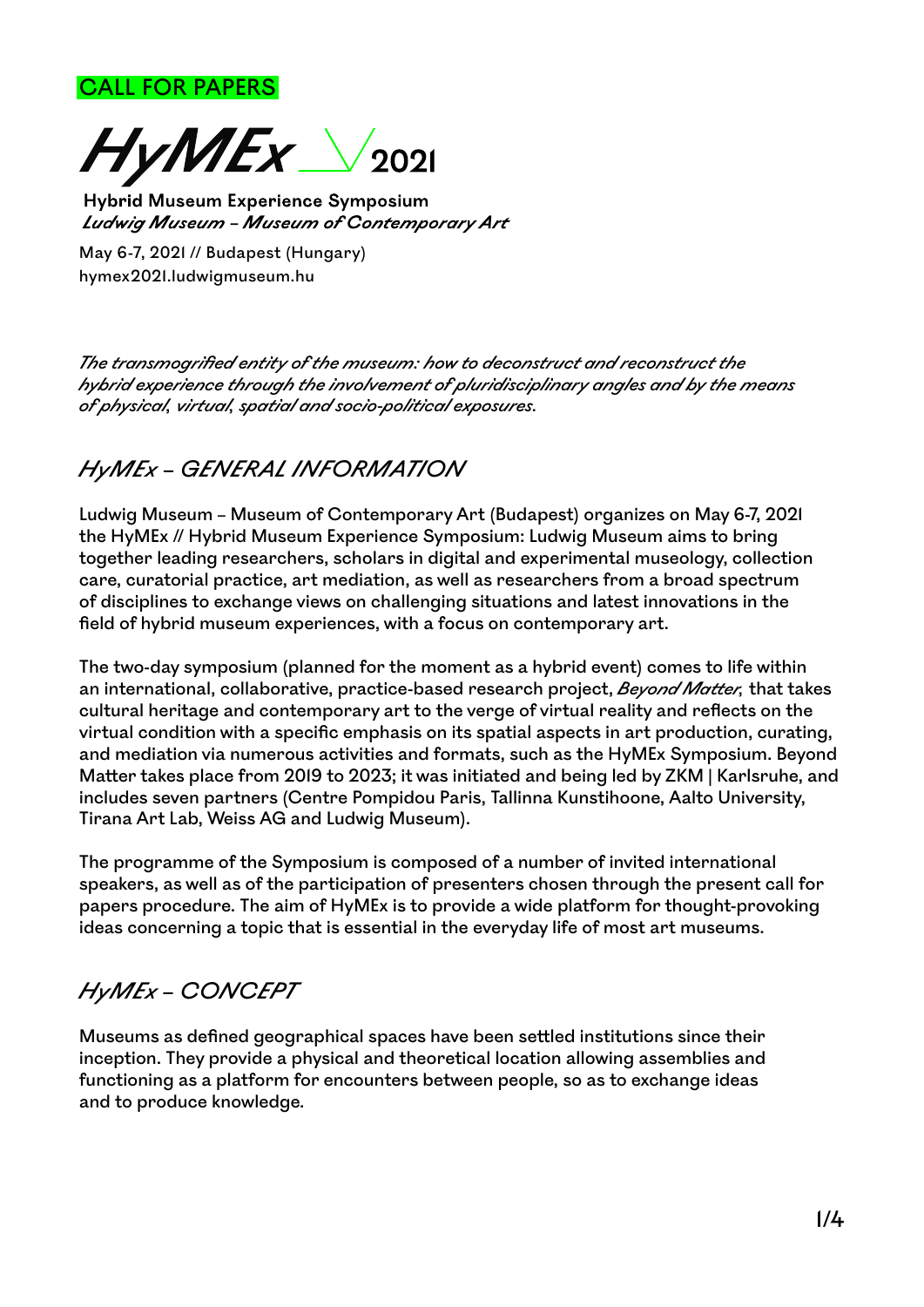Museums indicate, but also contribute to social change. However, in the first quarter of the 2<sup>1st</sup> century, the palpable boundaries of museums seem to be blurred: Where does the museum begin since its physical demarcation lines have lost their almighty substance and since the museum experience does not begin at the entrance, nor stops at the exit?

Museums have the tendency to expand onto digital platforms and create additional content regardless of the location of the audience. The digital world increasingly dominates a museum's reality and even before that, the audience's reality. It intertwines the physical with the virtual, blurs the edges of sensing the dimensions that called the institution of the museum to life, such as the linearity of time. Under such circumstances, the museum shall transmogrify into a hybrid entity that may embrace at once a geographical location, various digital platforms, manifold ways of mediation, immersive knowledge production, participation and exchange.

It is one way to describe the hybrid museum experience, however the roles museums may hold within a wide spectrum of societies and the concept of the museum space approached from a perspective where *virtua*/has a meaning beyond computer-generated technology anticipate an approach where the question is less about the technological side of the hybrid experience than the participatory side.

The symposium aims to seek interpretations of the hybrid museum experience within the contemporary art scene in the light of spatial and societal aspects, to elucidate the possibility of the deterritorialization of the museum space, or to understand the ways of constructing participative solutions through which the museum may be an active mediator towards the audience. Also, how to get hold of the ecosystems of museum experiences, or allow an insight into what immersive technologies may hold beyond the visual, personal experience *per se*? And as for stepping outside of its own confines: Can the hybrid museum experience help contemporary art gain more responsible functions in a societal context, further than cultural mediation?

HyMEx attempts to find pluridisciplinary perspectives that remain relevant and constitute a credible source of reference towards the artist, the artwork, the exhibition, the visitor and the museum expert.

# *TOPICS OF INTEREST*

- Knowledge Production under Virtual Condition
- Economy of Museum Experiences
- Crises and the Hybrid Museum
- Participatory Involvement
- 'Deterritorialization' and the Hybrid Museum
- Cognitive Processes around the Hybrid Formula
- Interface and its Dissolution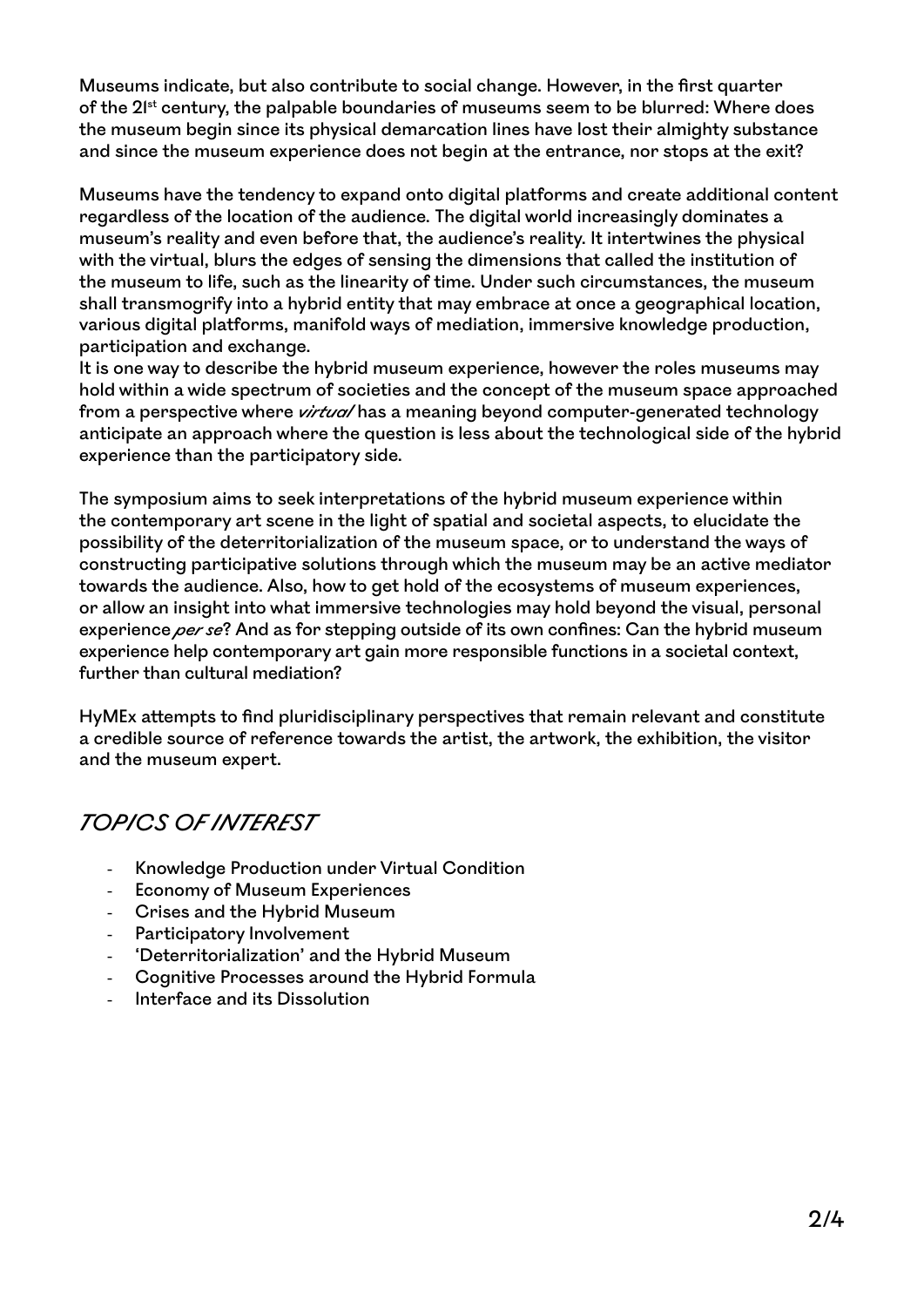# *GUIDE FOR APPLICANTS*

*Deadline:* Monday February 22, 2021 – Midnight CET *Submission:* Please fill out the application form on hymex2021.ludwigmuseum.hu *Submission and presentation language:* English

### *Eligibility Conditions*

The Selection Committee is encouraging in the first place young emerging professionals from the museum field and beyond to apply – however there is no age limit for the application.

According to the mission of Ludwig Museum to focus on the Central and Eastern European region, applicants should be originated from (place of birth), residing on long-term in and / or having the nationality of one of the following East-Central European and South-East European countries, completed with the Baltic States:

Poland, Czech Republic, Slovakia, Hungary, Romania, Bulgaria, Moldova, Slovenia, Croatia, Bosnia and Herzegovina, Serbia, Montenegro, Albania, North Macedonia, Kosovo, Ukraine, Belarus, Estonia, Latvia, Lithuania.

### *Format of the presentation*

The Ludwig Museum is awaiting applications for stand-alone paper format. The presentation at the Symposium will be of 20 minutes length, with visuals (details will be communicated to the selected applicants later on) and in fluent English.

### *Application procedure*

The application form on the following link has to be filled out before February 22, 2021, midnight CET: hymex2021.ludwigmuseum.hu

No application uploaded after will be accepted. The length of the abstract should not exceed 2000 characters (spaces included). A short biography of 1500 characters (spaces included) maximum should accompany the abstract, briefing the Selection Committee on the professional background and research field of the applicant. One applicant can submit only one application. We only welcome individual applications. We will not be able to accept applications through mail or post (a confirmation email will be sent to you after submitting your application).

#### *Costs*

The Symposium will take place in Budapest (venue in the Auditorium located within the Palace of Arts / Müpa including the Ludwig Museum) and we are working on adapting the Symposium's structure to the possibilities shaped by the global pandemic situation. Hence we would offer a hybrid participation: in fortunate conditions, the Symposium will remain partly physical and partly streamed online, otherwise, we will be prepared to become fully online. The ability to travel remains a question until the last moment, hence we are prepared for both possibilities.

For selected speakers, a support for participation is allocated – however all information below needs to be specified later on, before the actual purchase of tickets according to the new changes / developments.

In case of participating in the Symposium with a physical presence, the Museum would cover the travel expenses up until 150 euros within Europe. As for the accommodation, the organizers would be able to offer up to 2 nights for one person at a partner hotel of the Museum. In case of no possibility to travel, a one occasion per diem of 100 euros would be granted for the presentation online.